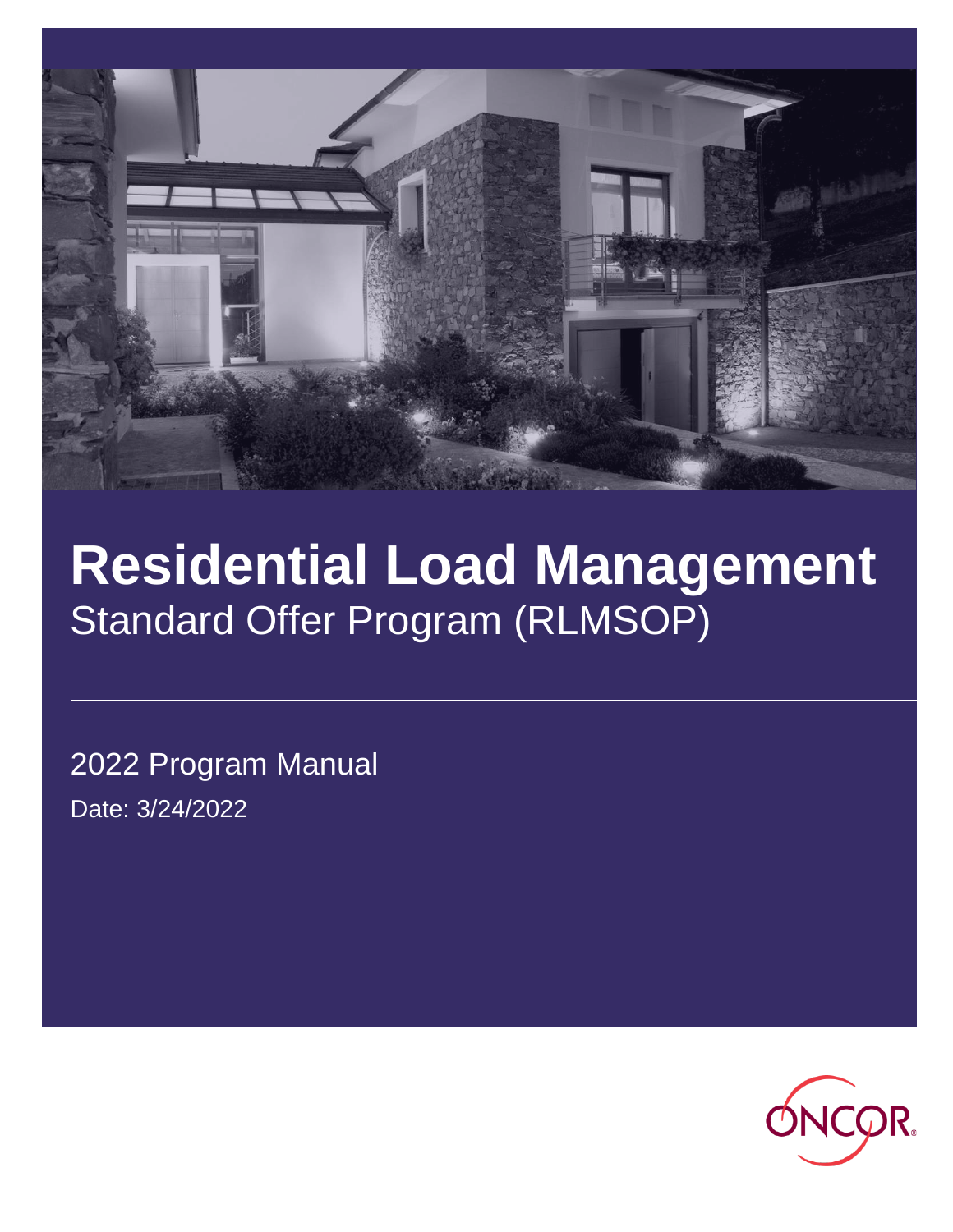# **CONTENTS**

| 1 |                          |                         |  |  |  |  |
|---|--------------------------|-------------------------|--|--|--|--|
| 2 |                          |                         |  |  |  |  |
|   | 2.1<br>2.2               |                         |  |  |  |  |
|   |                          | 2.2.1                   |  |  |  |  |
|   | 2.3                      |                         |  |  |  |  |
|   |                          | 2.3.1<br>2.3.2<br>2.3.3 |  |  |  |  |
| 3 |                          |                         |  |  |  |  |
|   | 3.1                      |                         |  |  |  |  |
|   |                          | 3.1.1<br>3.1.2          |  |  |  |  |
|   | 3.2<br>3.3<br>3.4<br>3.5 |                         |  |  |  |  |
| 4 |                          |                         |  |  |  |  |
| 5 |                          |                         |  |  |  |  |
|   | 5.1                      |                         |  |  |  |  |
|   |                          | 5.1.1<br>5.1.2          |  |  |  |  |
|   | 5.2<br>5.3<br>5.4<br>5.5 |                         |  |  |  |  |
|   | 5.6                      |                         |  |  |  |  |
| 6 |                          |                         |  |  |  |  |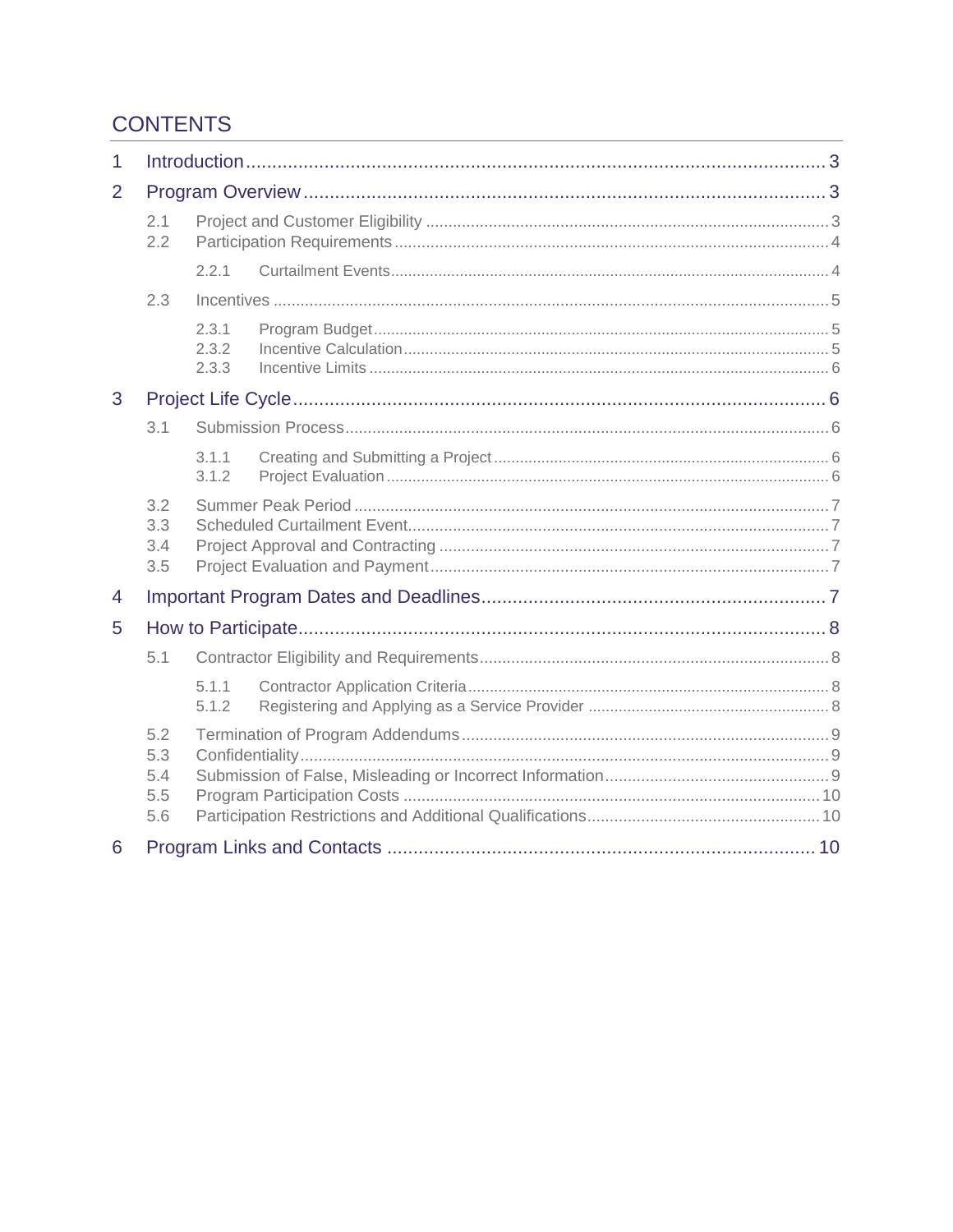# <span id="page-2-0"></span>1 INTRODUCTION

Welcome to the 2022 Oncor Residential Load Management Standard Offer Program (RLMSOP or the program). The RLMSOP offers incentives to eligible companies who aggregate residential customers for the purposes of demand reduction (participants).

This program complies with the standard offer requirements published by the Public Utility Commission of Texas (PUCT). This program manual is intended to inform service providers of the requirements and processes. However, participants should also review the PUCT rules related to energy efficiency programs and the requirements in the Texas Technical Reference Manual (TRM) energy efficiency programs, and are required to comply with such rules and requirements.

This program manual summarizes program requirements, processes and incentives but may not address all scenarios. Oncor has full discretion to interpret or modify program requirements, and may revise the program manual at any time.

We are here to help! If you have any questions after reading these materials, please don't hesitate to contact our program help desk at (866) 258-1874 or [support@oncoreepm.com.](mailto:support@oncoreepm.com)

# <span id="page-2-1"></span>2 PROGRAM OVERVIEW

The RLMSOP is designed to help residential customers reduce their summer on-peak energy demand on the Oncor grid when needed and meet state energy efficiency goals. Incentives are paid to participants who curtail electricity demand during a scheduled curtailment event and called curtailments throughout the summer peak period, which occurs between 1 p.m. Central Time (CT) and 7 p.m. CT from June 1, 2022, through September 30, 2022, excluding weekends and federal holidays.

## <span id="page-2-2"></span>2.1 Project and Customer Eligibility

A project is a group of eligible sites submitted in EEPM by a participant. The project is assigned a unique identifier in EEPM and must meet the following requirements:

- A project must include potential demand savings from at least 1,000 residential customers during the summer peak period. The minimum project size may be adjusted by Oncor based on program performance requirements.
- Each eligible site is defined as an individual ESIID and meets the following criteria:
	- o Located within the Oncor service territory.
	- o Has an Oncor advanced metering infrastructure (AMI) or interval data recorder (IDR) meter to measure electricity demand.
	- o On a residential service rate class.
	- o Does not participate in an Electric Reliability Council of Texas (ERCOT) load curtailment program while enrolled in the Oncor program.
	- o The residential customer has agreed to participate in a load management program.
	- o Each Oncor residential customer will have a 17-digit premise number (ESIID). An ESIID should appear on a customer's electric bill and always start with "10." For Oncor customers, the third through seventh digits will be either "44372" or "17699." When entering project information in EEPM, only the last seven digits of the ESIID are used as input.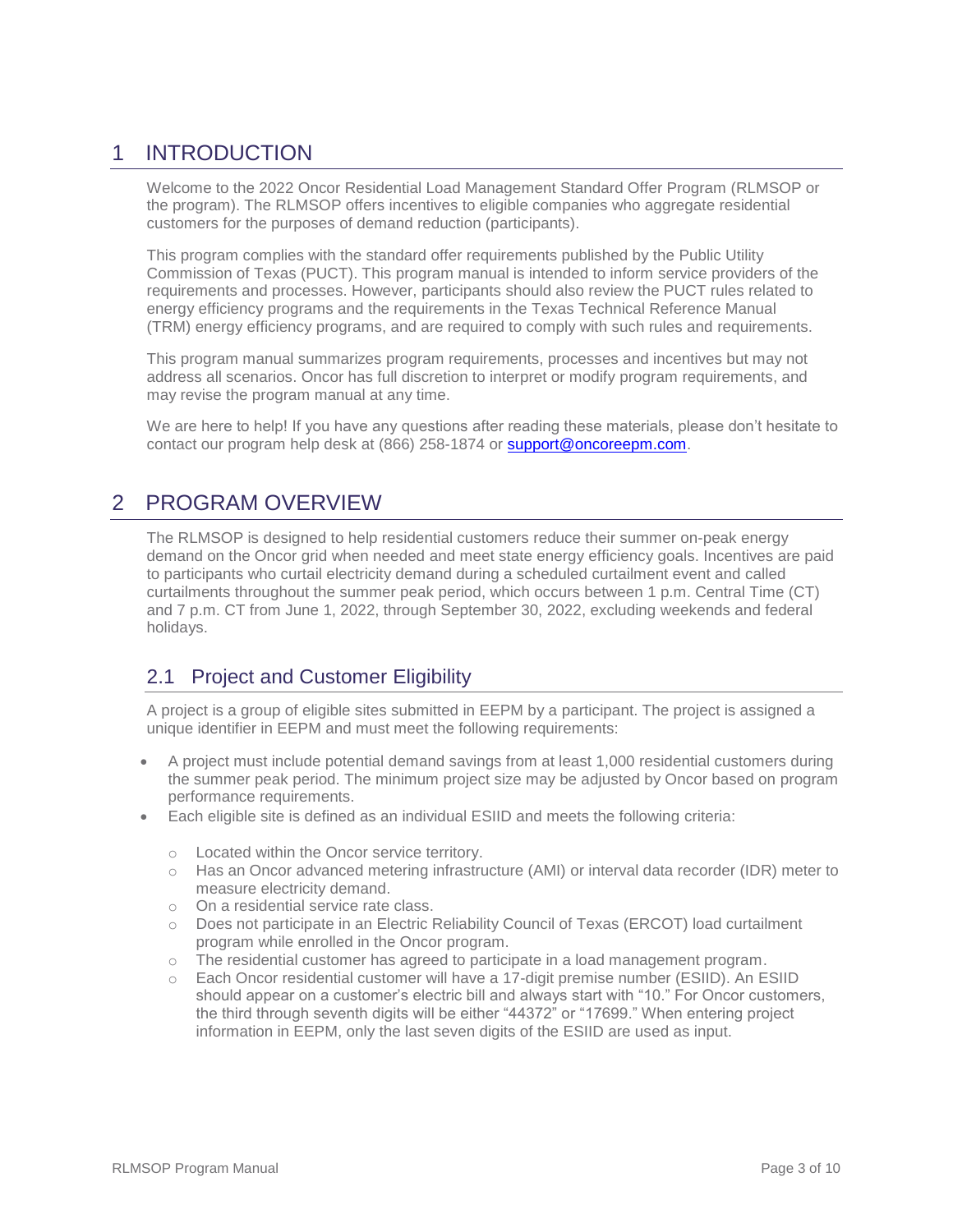| <b>CUSTOMER ELIGIBILITY</b>                                         |                                                       |  |  |  |
|---------------------------------------------------------------------|-------------------------------------------------------|--|--|--|
| <b>ONCOR ESI ID</b>                                                 | <b>ONCOR ESI ID</b>                                   |  |  |  |
| 10 44372 000 1234567                                                | 10   17699   000   1234567                            |  |  |  |
| COMPANY CODE<br><b>PREMISE</b><br>Found throughout the service area | COMPANY CODE<br><b>PREMISE</b><br>Found in East Texas |  |  |  |

After the project is approved by Oncor, no site changes are permitted.

The following loads are excluded from consideration for this program:

- A customer who has load contracted with a retail electric provider (REP) where that contract prevents the load from participating in a curtailment.
- Loads where curtailment would result in negative environmental or health effects.
- Curtailable load that receives an incentive through any other energy efficiency program. This can include, without limitation, any ERCOT, PUCT or other program currently available.
- Critical Load Customers are excluded from the program.

Projects not meeting site, project or program requirements are subject to cancellation by Oncor.

## <span id="page-3-0"></span>2.2 Participation Requirements

#### <span id="page-3-1"></span>*2.2.1 Curtailment Events*

Participants are expected to reduce demand by the contracted amount when requested by Oncor during the summer peak period. With the exception of the scheduled curtailment event, curtailments will be called during or in anticipation of an ERCOT Energy Emergency Alert (EEA) Level 2 event or to assure Oncor grid stability ("grid emergencies"). EEA Level 2 events are called to prevent rotating outages across the ERCOT grid, so it is imperative participants curtail their facility demand as contracted.

#### **Scheduled Curtailment Events**

A three-hour scheduled curtailment event normally takes place in late May or June, and is designed to test the participant's ability to curtail demand by the requested amount. The contract amount will be based on the participant's average performance during the scheduled curtailment event.

If there are no called curtailment events during the summer peak period, Oncor may request an additional scheduled curtailment event. The average of the two scheduled curtailments will then be used to calculate payment.

#### **Called Curtailment Events**

Called curtailment events are initiated during or in anticipation of grid emergencies. Oncor energy efficiency personnel will receive notification from Oncor's transmission and grid management organization that a grid emergency is imminent. Oncor energy efficiency personnel will then initiate a called curtailment event, and participants will be notified by automated text, email and telephone calls. The notification will include the start and end times of the event. Participants will receive notification of a called curtailment event at least 30 minutes prior to the start time of the event.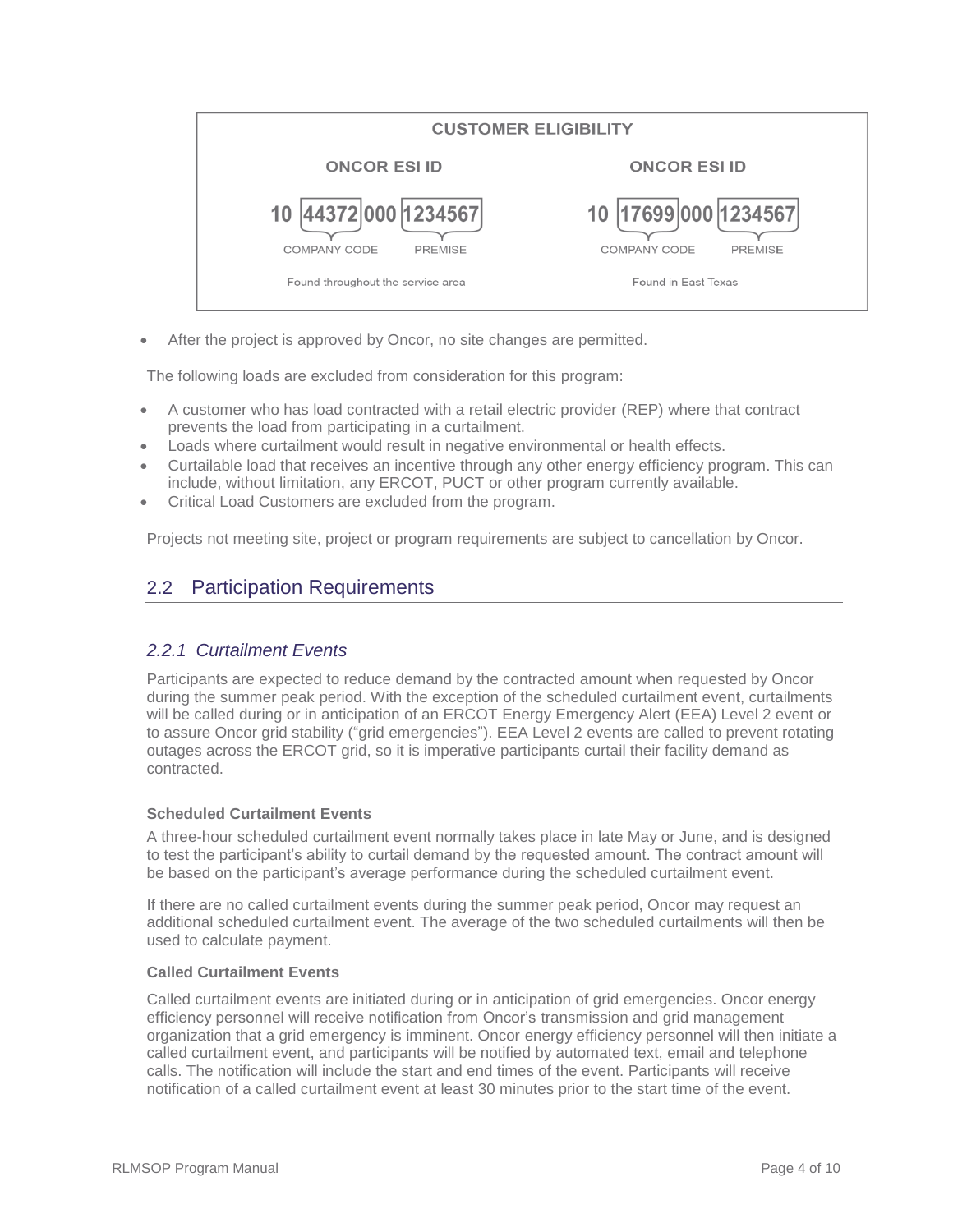Upon receiving notification, participants should immediately begin reducing their demand by the contracted amount. Thirty minutes after notification, Oncor will begin measuring demand reduction and participant performance.

In the event a deployment error prevents curtailment, participants must notify Oncor as soon as they are aware of the error. Multiple failures may result in termination from the program.

Oncor may initiate unlimited called curtailment events of 1 to 4 hours during the summer peak period, but in no case shall total curtailment time for the program year exceed 25 hours.

## <span id="page-4-0"></span>2.3 Incentives

#### <span id="page-4-1"></span>*2.3.1 Program Budget*

The incentive budget for the program is determined by Oncor and is based on the program demand savings goal. Funds are reserved for approved projects on a first-come, first-served basis until the program budget is exhausted. Oncor reserves the right to adjust the program incentive budget and goal at any time at its sole discretion.

The estimated program incentive budget and demand savings goal are as follows:

| 2022 Program Incentive Budget    | \$1,050,000 |
|----------------------------------|-------------|
| 2022 Program Demand Savings Goal | 35,000 kW   |

#### <span id="page-4-2"></span>*2.3.2 Incentive Calculation*

Incentives are based on the average actual demand reduction achieved by the participant across all events during the summer peak period.



Incentives for the 2022 program are listed in the table below:

| <b>TYPE OF INCENTIVE</b>                    | <b>INCENTIVE RATE</b> |  |
|---------------------------------------------|-----------------------|--|
| Demand Reduction for the Summer Peak Period | \$30/kW               |  |

#### **Verification Process**

Participant performance is verified by retrieving and analyzing actual 15 minute usage data from Oncor's AMI or IDR meters. If actual meter data is not available for a site during a scheduled or called curtailment event, including any associated baseline days, Oncor reserves the right to remove the site from the program.

Demand savings are calculated according to the following formula:

**Verified Demand Savings = Baseline Period Kilowatts – Curtailment Kilowatts**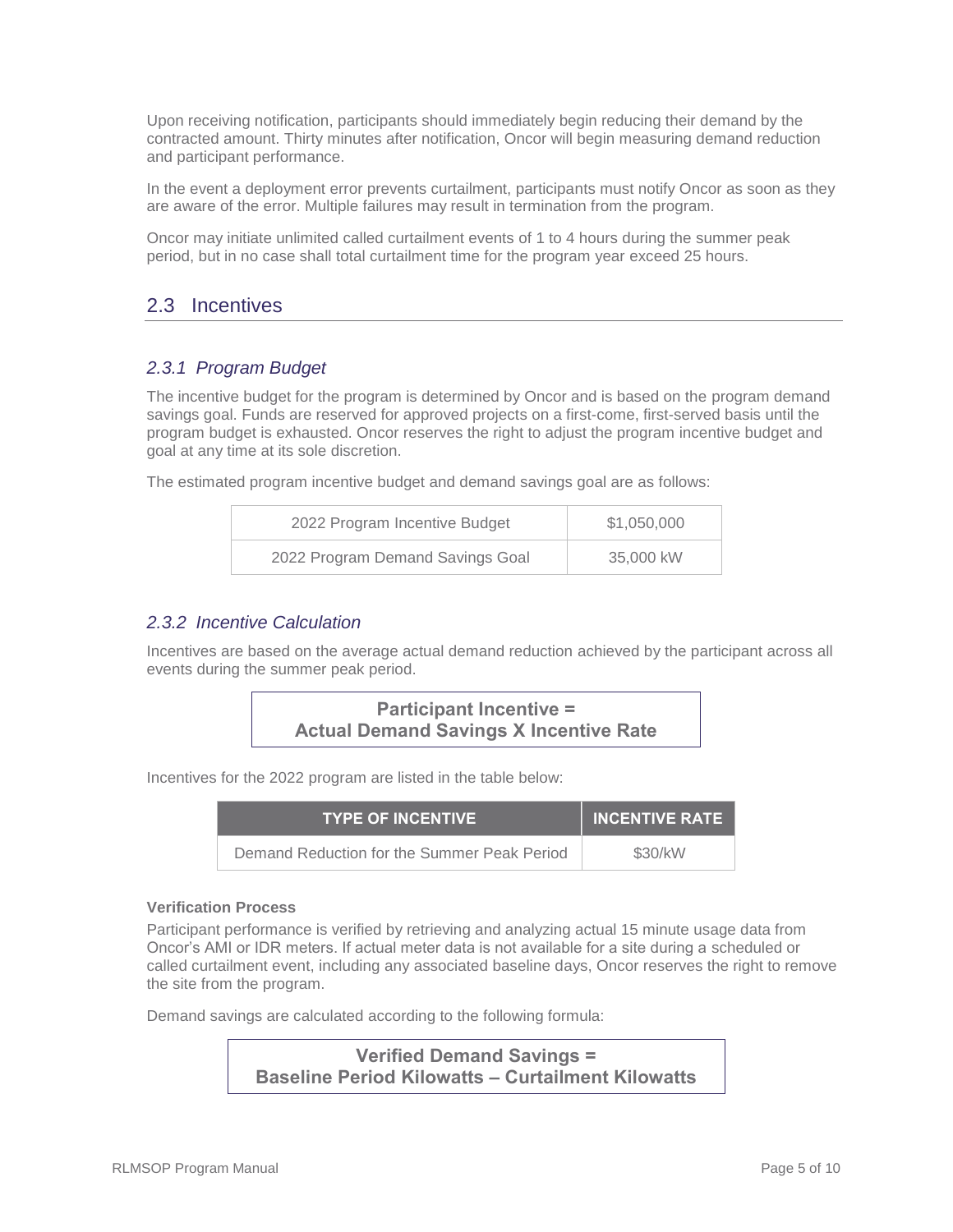All demand reduction savings are calculated using PUCT-approved calculations defined in the TRM. For additional information, please refer to the TRM on the Oncor EEPM website [https://www.oncoreepm.com/.](https://www.oncoreepm.com/)

#### <span id="page-5-0"></span>*2.3.3 Incentive Limits*

Oncor will only make incentive payments to the extent funding remains available in the program option budget. If the program reaches its program-wide incentive cap, individual participant incentives will be modified in proportion to demand savings achieved.

# <span id="page-5-1"></span>3 PROJECT LIFE CYCLE

Participants may submit project applications only after applying to the program and executing an umbrella contract and RLMSOP addendum. See Section 5, "How to Participate," for more information on joining the program as a participant.

Approved, registered participants will submit project applications and receive communications from the program via the Oncor website (EEPM), available at [https://www.oncoreepm.com/.](https://www.oncoreepm.com/) All applications and supplemental documentation, if required, must be attached to the project under the "Attachment" tab.

## <span id="page-5-2"></span>3.1 Submission Process

A project application will progress through the following phases:

- Creation and submission of a project
- Scheduled curtailment event
- Project approval and contracting
- Summer peak period
- Project evaluation and payment

Below is an outline of the application process, from start to finish.

#### <span id="page-5-3"></span>*3.1.1 Creating and Submitting a Project*

Participants must provide information about the scope of their proposed Project(s). The type of information requested includes the following:

- Project Name
- Requested kW
- Oncor Account Numbers (ESI IDs) To verify that a customer is an Oncor customer, the Participant should look for the distinguishing numbers, 44372 or 17699 located as digits 3 through 7 in the 17-digit number. Participants will download an ESIID upload template, populate with participating ESIIDs, and then upload the file.

#### <span id="page-5-4"></span>*3.1.2 Project Evaluation*

Oncor may reject a project for any reason in its sole discretion. Examples of reasons why Oncor may reject a project include: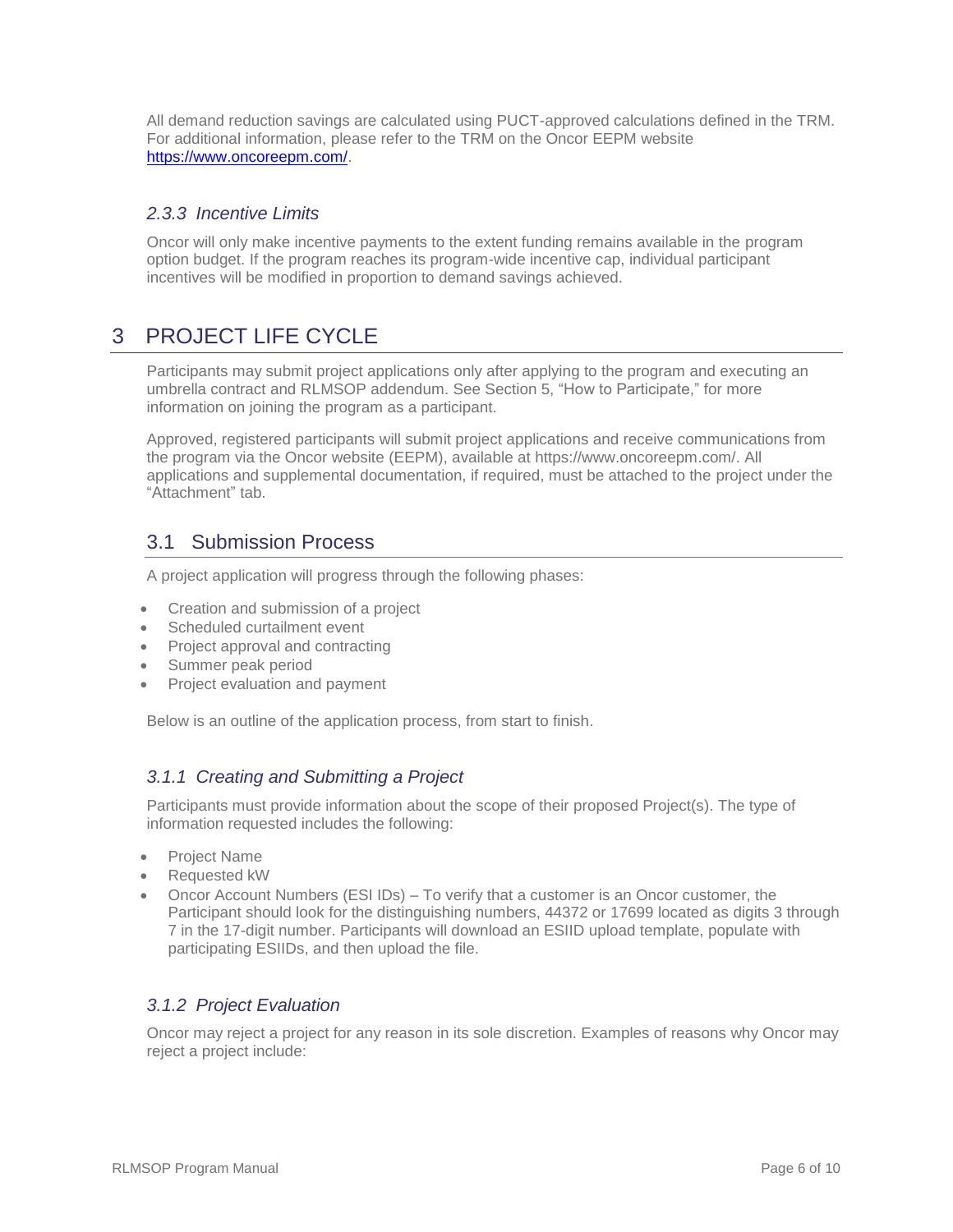Oncor may request clarification of, or additional information about, any item submitted as part of the project application. Applicants must respond to such requests within the time period specified by Oncor. If the clarification or additional information provided is not sufficiently responsive, Oncor may, at its sole discretion, request additional information or discontinue its evaluation of the submittal.

## <span id="page-6-0"></span>3.2 Summer Peak Period

Participants with an approved project shall reduce demand during curtailment events when notified by Oncor. Oncor will verify demand savings from all curtailment events. Program year kW load management event savings will be calculated as the average savings of all events.

## <span id="page-6-1"></span>3.3 Scheduled Curtailment Event

Participants will curtail demand during the scheduled curtailment event, typically scheduled during a three-hour period in May or June. Oncor will verify the participant's demand savings from the scheduled curtailment event using the verification process described in Section 2.3.2, "Incentive Calculation."

## <span id="page-6-2"></span>3.4 Project Approval and Contracting

Projects will be approved based on the results of the scheduled curtailment event and project waiting list order until the program budget has been exhausted. Your contracted amount will be the lesser of:

- Requested demand savings amount entered during project creation, or
- Verified demand savings achieved during the scheduled curtailment event.

Oncor will send participants a reservation of funds agreement which must be signed and returned within two business days.

Oncor will then notify participants that they either have an approved contract or are not participating in the program. Participants who do not receive contracts are ineligible for any incentive payment for participation in the scheduled curtailment event.

**Based on the program budget and other needs, Oncor reserves the right to adjust participant's requested amount of demand savings and incentives.**

## <span id="page-6-3"></span>3.5 Project Evaluation and Payment

Oncor may reject or cancel a project for any reason in its sole discretion. Projects will be evaluated in the waiting list order. If the total program demand savings for the scheduled curtailment event exceeds the program goal, Oncor may proportionally award contract amounts to service providers at its sole discretion. Oncor may also raise or reduce the program budget at its sole discretion.

# <span id="page-6-4"></span>4 IMPORTANT PROGRAM DATES AND DEADLINES

The schedule for the 2022 program will be provided on Oncor's Energy Efficiency Program website, [www.oncoreepm.com.](http://www.oncoreepm.com/) The program is scheduled to open for Program Applications on April 1, 2022, at 10 a.m. CST. Applications will be reviewed and, once approved, the participants may create, edit and submit projects in EEPM beginning April 28, 2022, at 10 a.m. CST. Final ESIID lists must be submitted no later than May 6, 2022 at 5 p.m. CST.

A scheduled curtailment event will occur in May or June. During this event, all participants should curtail their controlled demand by the savings requested in the submitted project.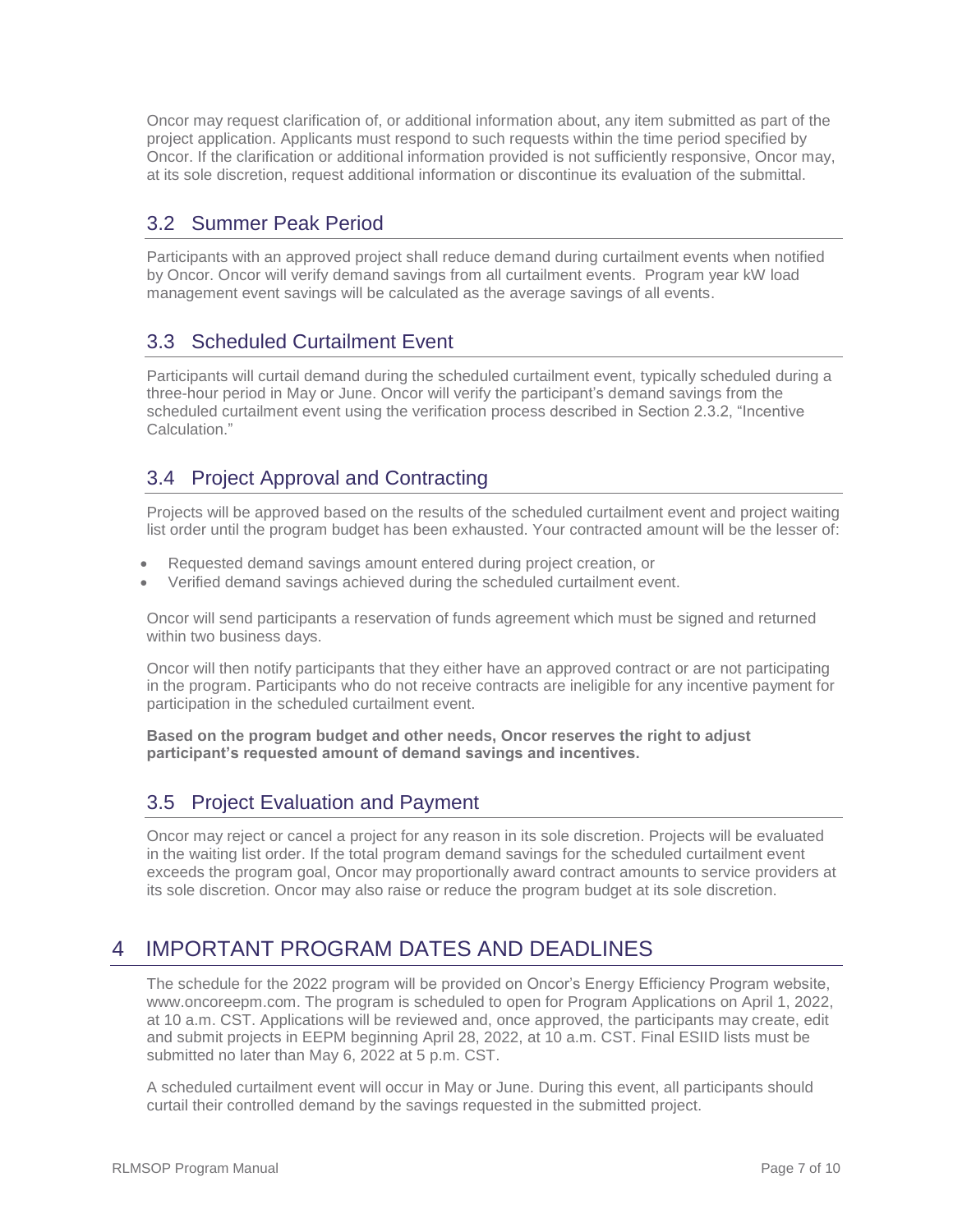Selected participants must be available for called curtailment events during the summer peak period. The summer peak period is from 1 p.m. CST to 7 p.m. CT on June 1, 2022, through September 30, 2022, excluding weekends and federal holidays.

If there are no called curtailment events during the first half of the summer peak period, a second scheduled curtailment event may be called.

Incentives are paid at the end of the summer peak period, within 45 days after demand savings are calculated and verified by Oncor.

# <span id="page-7-1"></span><span id="page-7-0"></span>5 HOW TO PARTICIPATE

#### 5.1 Contractor Eligibility and Requirements

Each service provider must register in EEPM, enter into the umbrella contract, apply and be accepted to participate in RLMSOP, and execute the program addendum with Oncor to participate.

#### <span id="page-7-2"></span>*5.1.1 Contractor Application Criteria*

Eligible service providers include, but are not limited to, national or local energy service companies and REPs. Prior to applying, candidates should ensure they are capable of curtailing electricity demand at the request of Oncor during the summer peak period.

#### <span id="page-7-3"></span>*5.1.2 Registering and Applying as a Service Provider*

#### **Step 1: Register on the Contractor Portal**

The EEPM contractor portal can be accessed at [https://www.oncoreepm.com/.](https://www.oncoreepm.com/) Click on "Sign Up or Learn More" at the bottom to read our agreement (also known as the umbrella contract). Then provide your company name and federal tax ID number and click "Next" to complete and submit your application. Oncor will review your application and, upon approval, provide you with a username and password for our EEPM system.

Once you receive your login and password, log into EEPM and complete your service provider profile.

#### **Step 2: Request Association with RLMSOP**

Request association with RLMSOP by contacting the EEPM help desk at (866) 258-1874 or [support@oncoreepm.com.](mailto:support@oncoreepm.com)

#### **Step 3: Complete Program Application and Sign Program Addendum**

After requesting association with the program, an application will appear on the participant's home screen in EEPM. The following information will be required as part of the application:

- **Participant contacts:** The primary and secondary contacts used to provide notification to the participant of a required curtailment. A representative of the participant must be available at this contact point during the summer peak period. Phone number(s), mobile phone number(s), and email address(es) should be provided to allow Oncor to communicate with the participant's primary and secondary representatives concerning the program. Should the participant need to change these contacts during the term of the project, it must provide the new contact and contact information to Oncor at least five business days prior to the date the new contact will take effect.
- **Additional participant contact name(s) and information:** Additional identification and information related to one or more representative(s) of the participant who are also responsible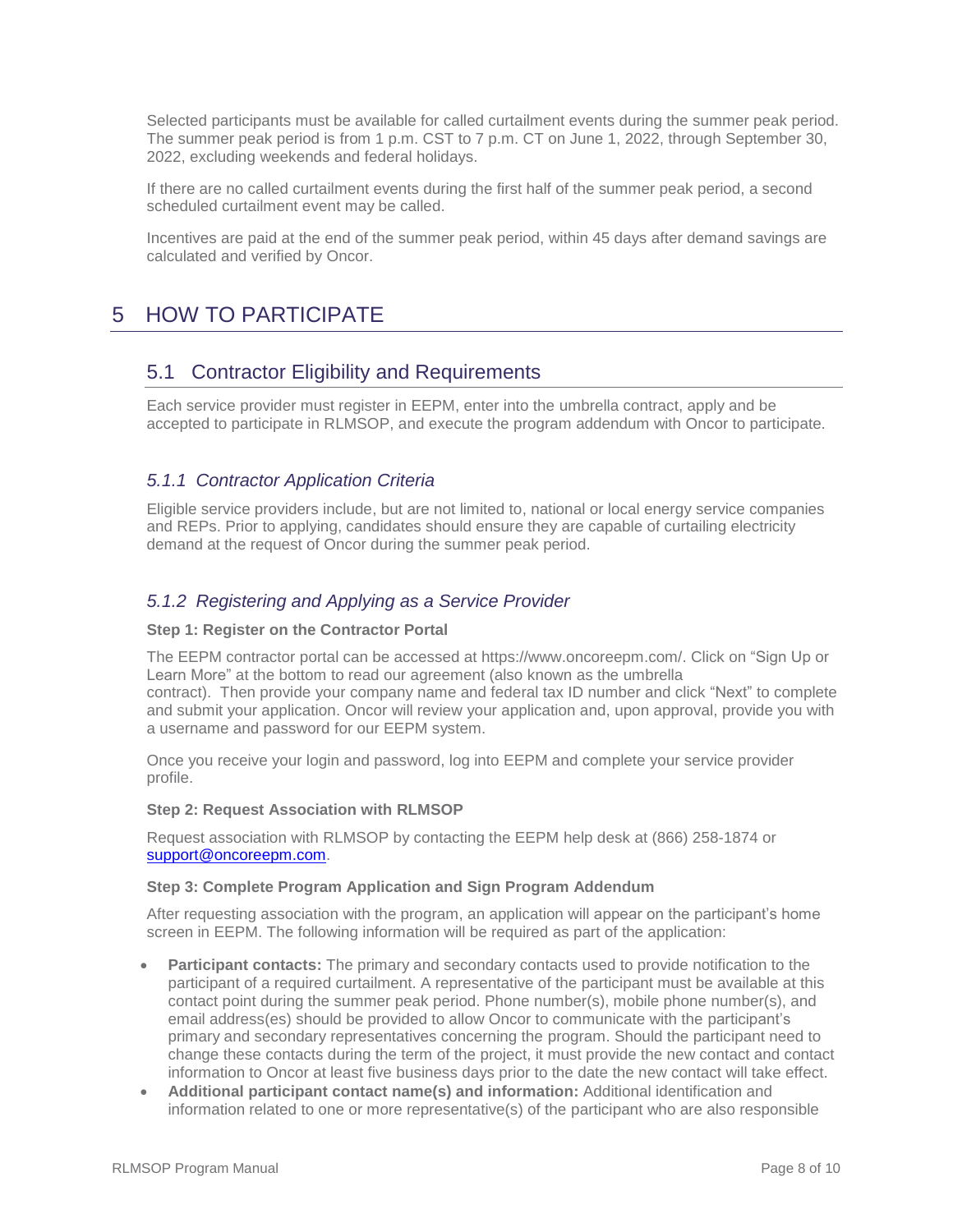for implementation of the project. Phone number(s), mobile phone number(s) and email address(es) should be provided to allow Oncor to communicate with the participant's representative concerning the program.

- Company description.
- Statement of residential demand response experience.
- Description of recruitment process.
- Description of control strategy, including customer experience.
- Documentation of Letter of Release (LOA) or equivalent for authorization of energy consumption data release.

Complete the program application and sign the addendum. The addendum must be attached under the "Attachment" tab when the application is submitted online through EEPM. The addendum does not in any way guarantee the service provider funding during the program year and does not in any way obligate Oncor to the program. After the application is approved by Oncor, projects can be entered in EEPM and submitted.

Oncor will not entertain proposed modifications to the standard offer program addendum unless unique circumstances merit and require revision at the sole discretion of Oncor. Applicants are urged to review the sample program addendum prior to submitting a project application.

If Oncor approves a program application, it will execute the addendum, if applicable, and attach a copy to the "Service Provider Documents" tab. Once the application is approved by Oncor, projects can be submitted for approval via EEPM.

## <span id="page-8-0"></span>5.2 Termination of Program Addendums

Oncor may terminate any or all program addendums, in whole or in part, at any time in its sole discretion, by providing written notice of termination to the service provider. The notice of termination will specify the effective date of any termination and that the program addendum is terminated in its entirety.

Oncor may refuse a service provider the opportunity to complete an addendum in the RLMSOP for any reason in Oncor's sole discretion, including based on the service provider's prior participation in the program or any other energy efficiency program offered by Oncor or another utility sponsor. Please refer to the umbrella contract and program addendum for actual termination provisions. Please note this section is only a summary of certain terms in the umbrella contract and program addendum, and the terms of the actual umbrella contract and program addendum supersede and control over this summary in the event of any conflict.

## <span id="page-8-1"></span>5.3 Confidentiality

The program is subject to oversight by the PUCT, which may request a copy of any materials Oncor receives. Sensitive information submitted by the participant to Oncor such as financial statements and project costs will be treated confidentially to the extent possible. However, Oncor will not be liable to any participant or other party as a result of public disclosure of any information submitted pursuant to the program.

## <span id="page-8-2"></span>5.4 Submission of False, Misleading or Incorrect Information

Oncor reserves the right to discontinue its evaluation of all submittals from any participant who submits false, misleading or incorrect information.